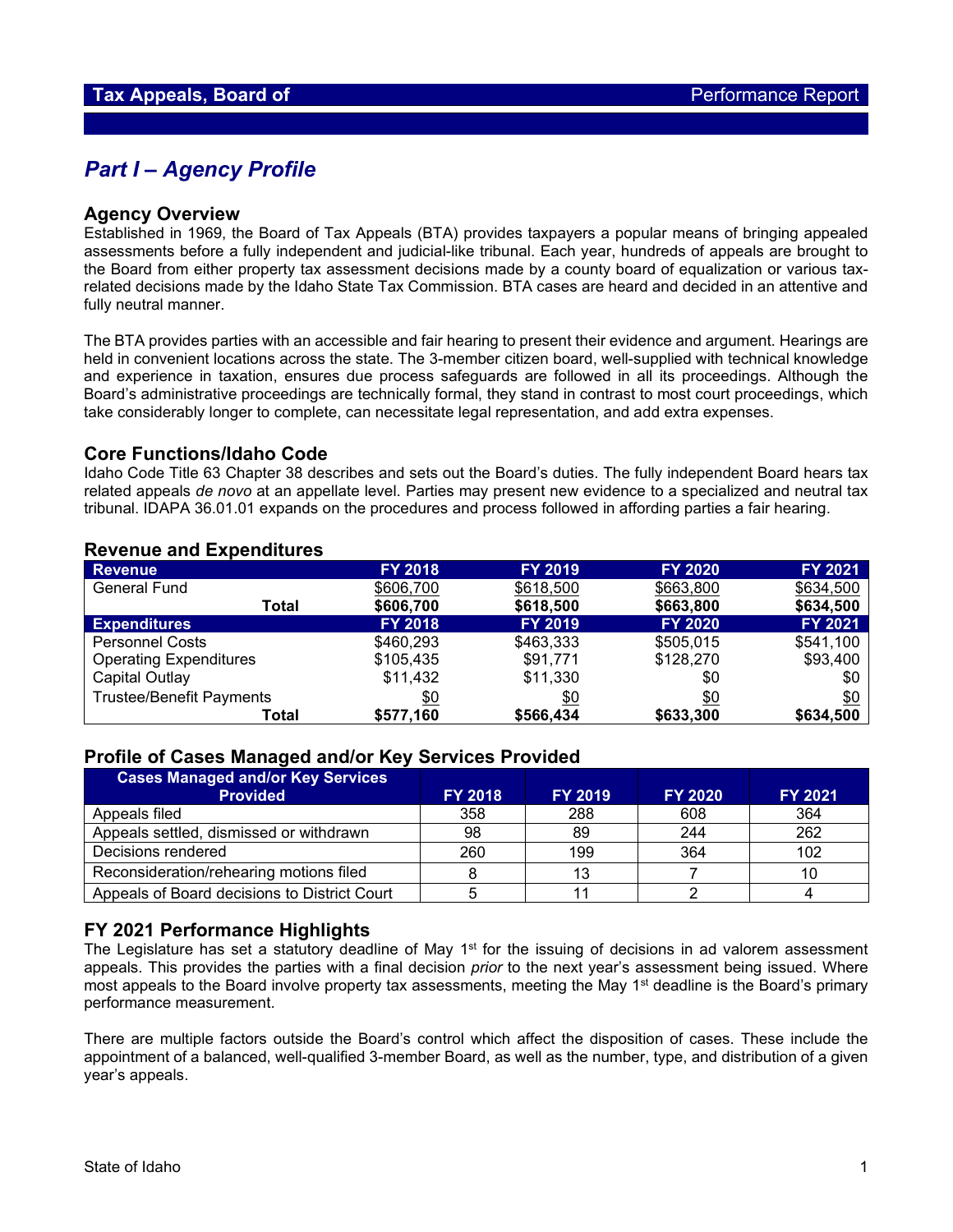# *Part II – Performance Measures*

|                | <b>Old Performance Measure</b>                                                                                             |        | <b>FY 2018</b> | <b>FY 2019</b> | <b>FY 2020</b> | <b>FY 2021</b> | <b>FY 2022</b> |  |  |
|----------------|----------------------------------------------------------------------------------------------------------------------------|--------|----------------|----------------|----------------|----------------|----------------|--|--|
|                | <b>Primary Goal</b><br>To timely process and fairly consider each appeal impartially, and to render a just final decision. |        |                |                |                |                |                |  |  |
| $\mathbf{1}$ . | Percentage of hearings<br>scheduled, held within 90 days<br>of receipt of perfected appeal                                 | actual | 34.94%         | 83.68%         |                |                |                |  |  |
|                |                                                                                                                            | target | 100%           | 100%           | N/A            | N/A            | N/A            |  |  |
| 2.             | Percentage of decisions drafted<br>within 90 days of hearing                                                               | actual | 67.03%         | 80.00%         |                |                |                |  |  |
|                |                                                                                                                            | target | 90%            | 90%            | N/A            | N/A            | N/A            |  |  |
| 3.             | Percentage of approval or<br>disapproval of drafted decisions<br>by full Board within 15 days                              | actual | 98.8%          | 95.79%         |                |                |                |  |  |
|                |                                                                                                                            | target | 80%            | 80%            | N/A            | N/A            | N/A            |  |  |
| 4.             | Percentage of ad valorem                                                                                                   | actual | 91.97%         | 80.53%         |                |                |                |  |  |
|                | decisions issued within 105<br>days of hearing                                                                             | target | 100%           | 100%           | N/A            | N/A            | N/A            |  |  |
| 5.             | Percentage of Tax Commission<br>decisions rendered within 180<br>days of filing                                            | actual | 72.72%         | 100%           |                |                |                |  |  |
|                |                                                                                                                            | target | 100%           | 100%           | N/A            | N/A            | N/A            |  |  |
| 6.             | Percentage of ad valorem                                                                                                   | actual | 100%           | 100%           |                |                |                |  |  |
|                | decisions rendered by May 1st                                                                                              | target | 100%           | 100%           | 100%           | 100%           | 100%           |  |  |

| <b>New Performance Measure</b> |                                                                                                                     | <b>FY 2018</b> | <b>FY 2019</b>     | <b>FY 2020</b>     | <b>FY 2021</b> | <b>FY 2022</b> |              |  |  |
|--------------------------------|---------------------------------------------------------------------------------------------------------------------|----------------|--------------------|--------------------|----------------|----------------|--------------|--|--|
|                                | Primary Goal<br>To timely process and fairly consider each appeal impartially, and to render a just final decision. |                |                    |                    |                |                |              |  |  |
| 1.                             | Ad Valorem - average days<br>between perfected appeal<br>filing and hearing date                                    | actual         |                    |                    | 130.52 days    | 76.56 days     |              |  |  |
|                                |                                                                                                                     | target         | New for<br>FY 2019 | New for<br>FY 2019 | <90 days       | <90 days       | $<$ 90 days  |  |  |
| 2.                             | Ad Valorem - average days                                                                                           | actual         |                    |                    | 50.34 days     | 94.26 days     |              |  |  |
|                                | between hearing date and<br>decision draft                                                                          | target         | New for<br>FY 2019 | New for<br>FY 2019 | $<$ 90 days    | $<$ 90 days    | $<$ 90 days  |  |  |
| 3.                             | Ad Valorem - average days<br>for Board approval/disapproval<br>of a decision draft                                  | actual         |                    |                    | $8.97$ days    | 5.49 days      |              |  |  |
|                                |                                                                                                                     | target         | New for<br>FY 2019 | New for<br>FY 2019 | $<$ 15 days    | $<$ 15 days    | $<$ 15 days  |  |  |
| 4.                             | Ad Valorem – average days                                                                                           | actual         |                    |                    | 62.05 days     | 101.34 days    |              |  |  |
|                                | between hearing date and<br>final decision issued                                                                   | target         | New for<br>FY 2019 | New for<br>FY 2019 | $<$ 105 days   | $<$ 105 days   | $<$ 105 days |  |  |
| 5.                             | Ad Valorem – percentage of<br>decisions issued by May 1st                                                           | actual         | 100%               | 100%               | 75.00%         | 100%           |              |  |  |
|                                |                                                                                                                     | target         | 100%               | 100%               | 100%           | 100%           | 100%         |  |  |
| 6.                             | Tax Commission - average<br>days between perfected<br>appeal filing and final decision                              | actual         |                    |                    | 63.38 days     | 191.38 days    |              |  |  |
|                                |                                                                                                                     | target         | New for<br>FY 2019 | New for<br>FY 2019 | $<$ 180 days   | <180 days      | $<$ 180 days |  |  |

## **Performance Measure Explanatory Notes**

New performance measures vary from the old table in key respects; 1) new calculations are based on the number of decisions issued rather than the number of parcels involved, and 2) new calculations exclude those instances where the parties request a continuance or other delay. The new calculations better consider and represent Board performance while also reflecting realistic, attainable targets. The ordering of items 5. and 6. in the new table are swapped to group all ad valorem measurements together.